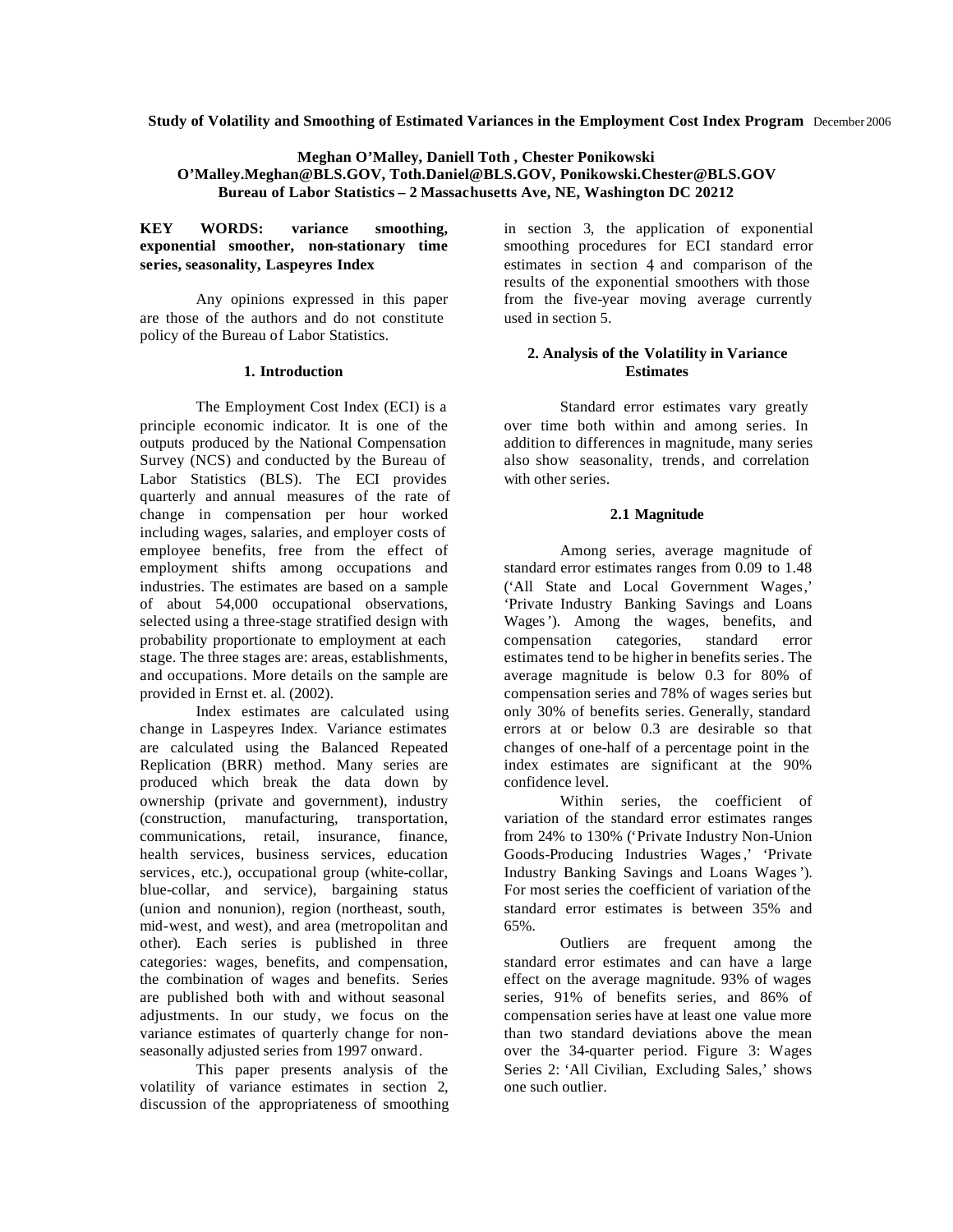# **2.2 Correlated Groups**

Standard error estimates show remarkable correlation among series. Many series, even series with very different magnitudes, have correlations close to 1. Furthermore, there are several groups of series with particularly high correlations between group members. These groups tend to share one or more common characteristics. The four prominent groups in wages series can be described as: non-manufacturing series including sales, excluding sales series, government series, and goods-producing series. The four most prominent groups in benefits can be described as: non-manufacturing series, government series, service occupations series, and goods-producing blue-collar series.

Figure 1: Diagraph of Correlations between Wages Series



Figure 1: 'Diagraph of Correlations between Wage Series' illustrates the high correlation groups in wages series. Each oval, numbered 1 to 115, represents a wage series. Connecting lines between ovals indicate that the correlation between those series is greater than 0.8. Lines showing correlations between group members have been omitted for clarity.

These high correlation groups are partly due to the nature of the relationships between series. Several series are subsets of other series. Several series overlap over large portions of the observations. For example, the nonmanufacturing group for wages is comprised of the 16 series listed below. Each of these series has a correlation of at least r=0.9 with each other

series in the group. Each series also has substantial areas of overlap with other series in the group.

### Non-Manufacturing Group

| <b>Series Name</b>       | % of all<br>observations | Avg SE |
|--------------------------|--------------------------|--------|
| All Civilian             | 100%                     | 0.151  |
| Civilian White Collar    | 58%                      | 0.220  |
| Civ. Service Producing   | 78%                      | 0.203  |
| Civ. Non-Manufacturing   | 84%                      | 0.187  |
| All Private Industry     | 92%                      | 0.185  |
| Private White Collar     | 53%                      | 0.282  |
| <b>Private Sales</b>     | 9%                       | 1.367  |
| Priv. Service Producing  | 70%                      | 0.270  |
| Private Service          | 47%                      | 0.345  |
| Producing White Collar   |                          |        |
| Private Finance,         | 13%                      | 1.448  |
| Insurance, Real Estate   |                          |        |
| Priv. Non-Manufacturing  | 76%                      | 0.245  |
| Priv. Non-Manufacturing  | 48%                      | 0.336  |
| <b>White Collar</b>      |                          |        |
| Private Non-Union        | 78%                      | 0.198  |
| Private Non-Union Non-   | 66%                      | 0.252  |
| Manufacturing            |                          |        |
| Private Non-Union        | 62%                      | 0.268  |
| Service Producing        |                          |        |
| Priv. Metropolitan Areas | 79%                      | 0.190  |

Notice that the two smallest series by percentage of observations, 'Private Sales Occupations' and 'Private Finance, Insurance and Real Estate,' are the series with the highest standard errors. The magnitude of the standard error estimates in these series is much higher than would be expected from size differences alone. The variances of the observations in these two smaller series are influential in the standard errors trends of all series containing them. The volatility in these series is due to high percentages of workers receiving incentive based pay in these series. Series which exclude many incentive pay workers, such as 'excluding sales' series, tend to be much less volatile and better reflect changes in fixed pay in the industry. More details are available in Barkume and Moehrle (2001).

## **2.3 Trends**

Trends in standard errors may originate from several possible sources including: changes in industry behavior, changes in collection and design, and properties of the estimator. One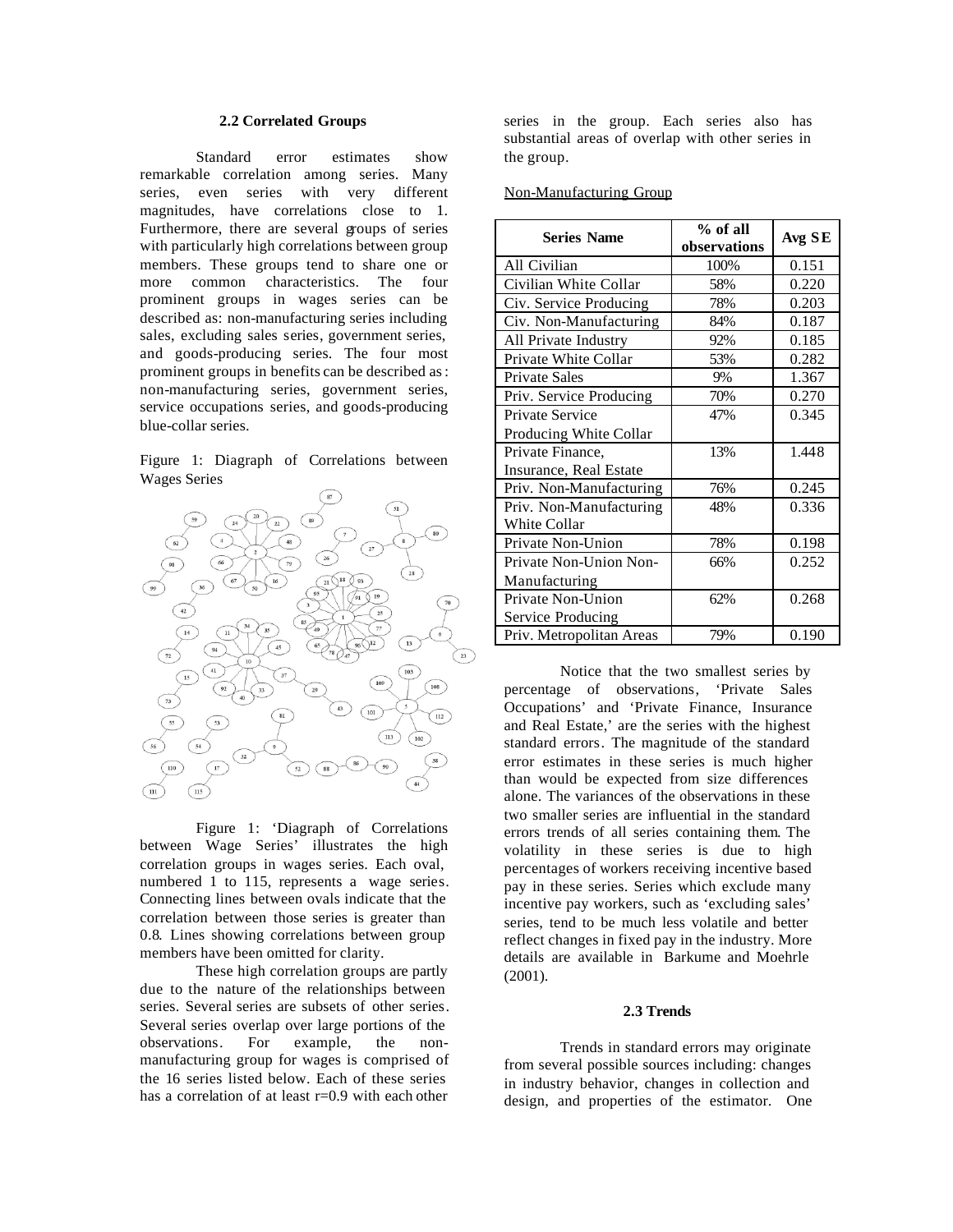important aspect of the estimator is the use of cost weights. The cost weights used in the index are the product of the cost weight of the previous quarter and the estimate of quarterly change. Since cost weights are chained to the base period, variability may be increasing each quarter fom the base period. Several changes have been made to ECI collection and design since 1997 that would be expected to produce a trend in standard errors. The most noticeable of these changes are a change to an area based design and a significant increase over time in the number of observations collected. Both changes were made gradually over a five year period. The extent to which the effects of these changes cancel each other is difficult to measure. More information is available in Paben (2001). Several series appear to have decreasing standard errors but a decreasing trend is not always apparent or significant. Figure 5: Benefits Series 32: 'Private Industry Service Occupations' shows one such series.

The standard error estimates can be considered as a non-stationary time series. Dependence on previous values can be seen in trends in the series. Differences in the distributions at different quarters are apparent when the quarters are graphed separately (Figure 2). Certain quarters have markedly different peaks and spreads. In individual series, this difference is evidenced by many large values for autocorrelation lag 4, indicating seasonality. Series with no seasonality are expected to have zero autocorrelation lag 4, with standard deviation of 0.17. Eighty-four series have autocorrelation lag 4 greater than two standard deviations above zero: 11 in wages, 54 in benefits, and 19 in compensation.

### **2.4 Seasonality**

It is well known that many of the ECI index estimates are seasonal. The standard error estimates of many series also show strong seasonality. This is a common feature in macro time series (Jaditz 2000). The different peaks and spreads in the distributions of quarterly data in Figure 2 clearly illustrate a seasonal pattern. Seasonality is also apparent in the graphs of many series such as wages series 113: 'State and Local Government Elementary and Secondary Schools' (Figure 4). Using ANOVA difference of means to test for seasonality, many series showed strong seasonality. This test is not wellsuited to time series data since the assumption of independent observations is violated; however,

extremely high magnitudes of the F statistics, suggest seasonality is present. The X-11 program uses probabilities less than one in one thousand to suggest seasonality (Dagum 1999). For this data set,  $p=0.001$  corresponds to F=7. Forty-five series have F statistics greater than seven (9 wages, 26 benefits, 10 compensation).



Figure 2: Distribution of Standard Errors

In general, standard error estimates from the March quarter tended to be higher than other quarters. This makes sense intuitively; benefit providers normally make changes to contracts and benefit plans at the start of the year and, consequently, standard errors tend to be higher in this quarter. In education series, standard error estimates from the September quarter tended to be higher than other quarters reflecting this industry's tendency to make changes to contracts and benefit plans at the start of the academic year in August.

The properties of the data support three general types of trends: a trended, non-seasonal pattern, a trended and seasonal pattern, and a non-trended, seasonal pattern.

# **3. Appropriateness of Smoothing Variance Estimates**

The original, unsmoothed standard error estimate is best suited for forming a confidence interval around the index estimate. However, with moderate smoothing, confidence interval coverage remains essentially the same. In Valliant's simulation study done with variance estimates in the Consumer Price Index confidence interval coverage for variance estimates smoothed using loess and supersmoother methods was almost equal to the coverage of the point variance estimates (Valliant 1992).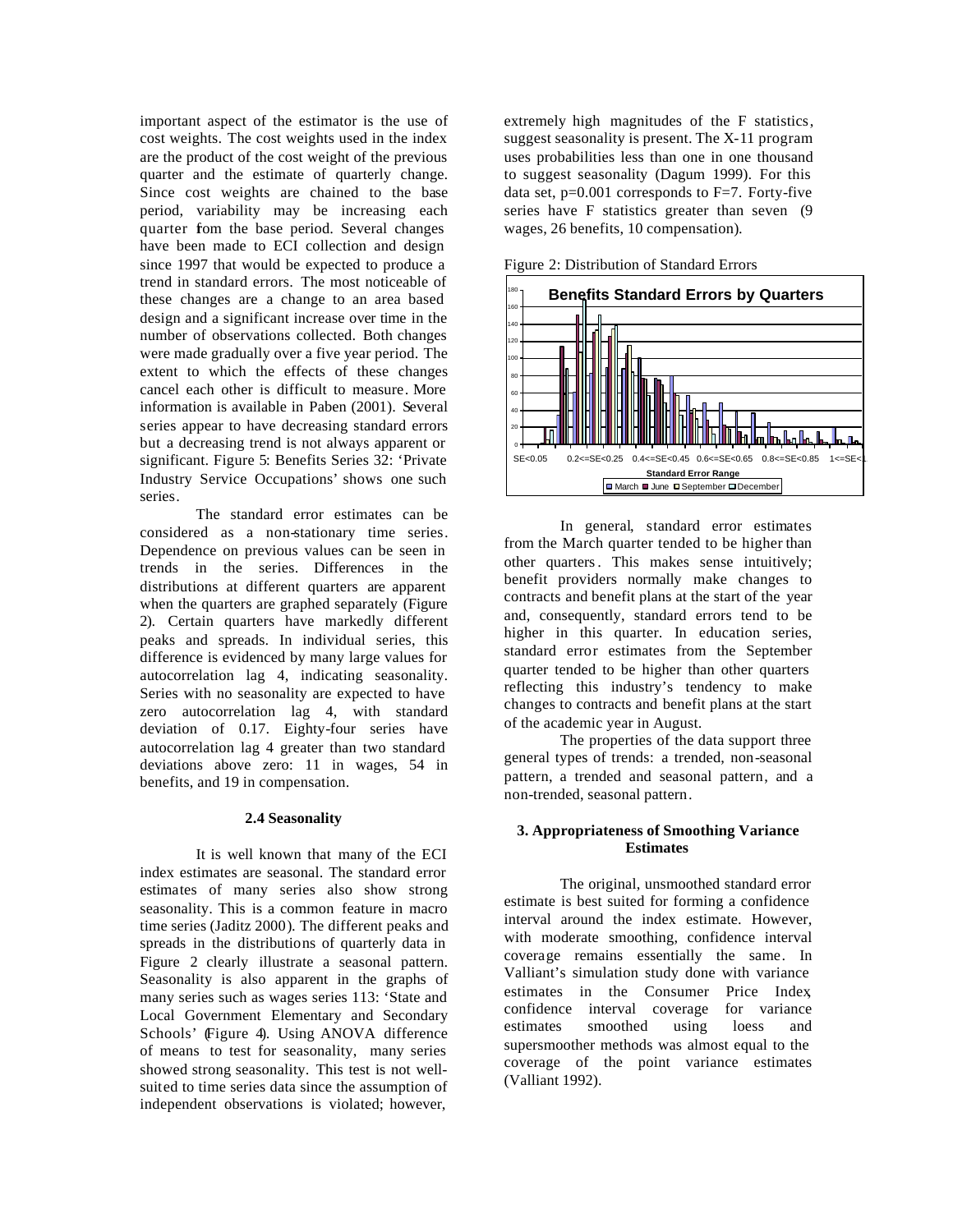Smoothing the standard error estimates was undertaken to reduce the volatility of the standard error estimates and to better reflect the movements and values of the true sampling variance. It is important for the smoothed standard error estimates to reflect the properties found in the original un-smoothed standard error estimates, particularly seasonality and trends.

The volatility in the standard error estimates comes from three sources: volatility in the true sampling variance, properties of the estimator, and variance in the BRR variance estimates. Ideally, a smoother would filter out the noise from variance of the variance estimates while preserving the patterns and trends of the true sampling variance and preserving enough noise from other sources to retain adequate confidence interval coverage. The volatility in the true sampling variance and from the estimator is important to reflect possible deviation of the actual percent change from the estimated value caused by the sampling errors.

Some methods commonly used for smoothing variances are generalized variance functions (GVFs), scatterplot smoothers, and weighted moving averages. Some concerns with GVFs and any modeling approaches for variances include the volatility of the data, the relatively short time frame of the data, and changes in collection and design. These features may make selecting an appropriate model extremely difficult. In addition, GVFs are not practical for estimating variance of a Laspeyres Index because the number of parameters to be estimated increases each quarter from the base period (Valliant 1992). General scatterplot smoothers such as Loess and supersmoother, used by Valliant on CPI standard error estimates (1992), are appropriate for this type of data but considering evidence of seasonality, we may be able to better represent the true values and the movement of the true values with weighted moving averages. Weighted moving averages are appropriate for non-stationary time series, and can be used to reduce volatility while retaining trends and seasonality.

## **4. Development of Exponential Smoothing Procedures for ECI Standard Errors**

The distribution of the standard error estimates is strongly skewed right. To account for this, we transformed the data using natural logarithms.

$$
X_t = \ln(Y_t)
$$

The distribution of the logs of the standard error estimates is roughly normal. Outlier treatment was done on the logged estimates using Winsorization. Any values more than two standard deviations from the series mean were replaced with the value at the second standard deviation.

Although we do not want to use models directly on the data, the three types of models provide a good starting point and guide for developing smoothers. The three models are a trended, non-seasonal pattern, a trended and seasonal pattern, and a non-trended, seasonal pattern. Using the information in these three models, three smoothers can be generated to fit each type, which we will call  $S_R$  (regular),  $S_H$  (hybrid), and  $S_S$  (seasonal), respectively.

The seasonal, non-trended series  $(S<sub>S</sub>)$ , corresponds to the once differenced, moving average process model. This model assumes

$$
X_{t+4} - X_t = Z_{t+4} - qZ_t
$$

where  $X_t$  is the process modeled at time *t*,  $Z_t$ is a noise process satisfying

$$
E[Z_t] = 0, E[Z_t^2] = \mathbf{s}_z^2, \text{ and}
$$
  

$$
E[Z_t Z_{t-k}] = 0 \forall k > 0.
$$

The assumption can be rewritten as

$$
Z_{t+4} = X_{t+4} - X_t + qZ_t
$$

and used to substitute for *Z<sup>t</sup>*

$$
Z_{t+4} = X_{t+4} - X_t + q(X_t - X_{t-4} + qZ_{t-4})
$$
  
and again to substitute for  

$$
Z_{t-4}, Z_{t-8}, Z_{t-12},
$$
 etc., finally obtaining an  
infinite sum which simplifies to:

 $_{A_{t+4}} = X_{t+4} - (1-q)[X_t + qX_{t-4} + q^2X_{t-8} + \cdots]$  $Z_{t+4} = X_{t+4} - (1-q)[X_t + qX_{t-4} + q^2X_t]$ This can be rearranged as a formula for projecting:

$$
X_{t+4} = Z_{t+4} + (1 - q) [X_t + qX_{t-4} + q^2 X_{t-8} + \cdots]
$$
  
The following correction can be used to apply

The following correction can be used to apply this formula to a finite set of points

$$
X_{t+4} = Z_{t+4} + \frac{(1-q)}{(1-q^n)} \Big[ X_t + q X_{t-4} + q^2 X_{t-8} + \dots + q^{n-1} X_{t-4n} \Big]
$$

Equivalently, this can be written as a weighted mean.

$$
X_{t+4} = Z_{t+4} + X_{t+4} + \underline{q}^{2} X_{t+8} + \cdots + \underline{q}^{n-1} X_{t+4n}
$$
  
1+q+q^{2} + \cdots + q^{n-1}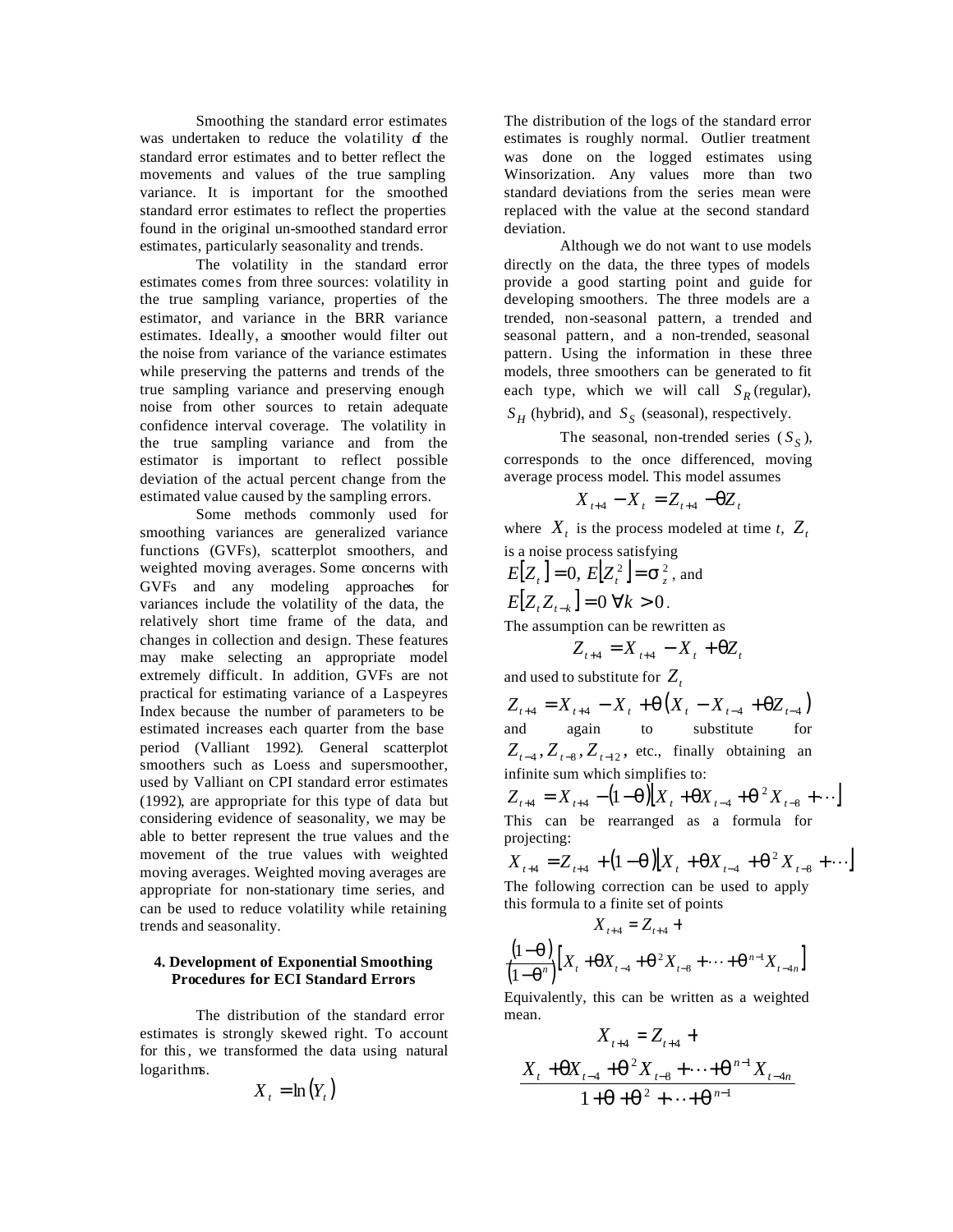This formula projects  $X_{t+4}$  using previous points; however, since

$$
E[X_{t+4}] = E[X_t + Z_{t+4} - \mathbf{q}Z_t] = X_t,
$$

the same formula can be used to smooth the current point  $X_t$ . Using this formula for the current time is preferable since it uses all available data.

$$
\hat{X}_{t} = Z_{t+4} + X_{t} + \frac{qX_{t-4} + q^{2}X_{t-8} + \dots + q^{n-1}X_{t-4n}}{1 + q + q^{2} + \dots + q^{n-1}}
$$

When transforming the smoothed data from logs back to its original form, an adjustment must be

made for 
$$
Z_{t+4}
$$
 since  $E[e^Z] = e^{\frac{1}{2}s^2}$ 

 $Z_t$  can be estimated by rearranging the forecast equation as

$$
Z_{t+4} = X_{t+4} - \frac{X_t + qX_{t-4} + q^2 X_{t-8} + \dots + q^{n-1} X_{t-4n}}{1 + q + q^2 + \dots + q^{n-1}}
$$

and the variance of  $Z_t$ ,  $S^2$ , can be calculated from this series and used to adjust the smoothed, transformed data.

The final smoother is of the form

$$
\hat{Y}_t = e^{-\frac{1}{2}s^2} e^{\frac{X_t + qX_{t-4} + q^2 X_{t-8} + \dots + q^{n-1}X_{t-4n}}{1 + q + q^2 + \dots + q^{n-1}}}
$$
\n
$$
(S_S)
$$

A similar weighted average, can be developed for trended, non-seasonal series using the assumption  $X_{t+1} - X_t = Z_{t+1} - qZ_t$ . The resulting smoother is of the form

$$
\hat{Y}_t = e^{-\frac{1}{2}s^2} e^{\frac{X_t + qX_{t-1} + q^2 X_{t-2} + \dots + q^{n-1}X_{t-n}}{1 + q + q^2 + \dots + q^{n-1}}}
$$
\n
$$
(S_R)
$$

And a hybrid can be used for series that exhibit some seasonality and some trend. The hybrid  $(S_H)$  is the geometric mean of the seasonal smoother  $(S<sub>S</sub>)$  and a modified version of the non-seasonal smoother  $(S_R)$  using all seventeen data points in the time interval used in *S S* instead of only the most recent five data points used in  $S_R$ . The hybrid smoother  $(S_H)$ appears to be the most widely applicable and frequently gives the best results.

#### **Choosing Parameters**

Two parameters need to be chosen for these models: *q* and *n*. Research suggests that parameters between  $q = 0.75$ , for fast smoothing done on shorter time series, and  $q = 0.9$ , for normal smoothing, are most effective (Gardner 1985). Since all parameters within this range seem to give acceptable results, we chose to use  $q = 0.8$  for all series. We chose  $n = 4$ . Any points beyond  $n = 4$  would each contribute to less than 10% of the value. This parameter value has an added benefit for series with ambiguous evidence of seasonality. Since  $S_R$  includes five data points, two from the present quarter and one from each other quarter, *R S* will show some seasonality for seasonal series. Parameters do not need to be recalculated for each series;  $q = 0.8$  and  $n = 4$  should give acceptable results for any series.

### **5. Comparison of Smoothers**

### **5.1 Some Instances**

The following graphs show the results of four smoothers: the five-year moving average, currently in use in the ECI program, and smoothers  $S_R$ ,  $S_H$ , and  $S_S$  discussed above. To compare the smoothers, four statistics were calculated: relative Mean Square Error (relMSE), relative Mean Error (relME), Autocorrelation Lag 4 of the errors (AC4), and Autocorrelation Lag 1 of the errors (AC1). These statistics are computed using the following formulas:

$$
relMSE = \frac{1}{n} \sum \left( \frac{\hat{y}_t - y_t}{y_t} \right)^2,
$$

$$
relME = \frac{1}{n} \sum \frac{\hat{y}_t - y_t}{y_t}
$$

$$
AC4 = \frac{\sum (e_t - \overline{e})(e_{t+4} - \overline{e})}{\sum (e_t - \overline{e})^2} \text{ (standardized)},
$$

$$
AC1 = \frac{\sum (e_t - \overline{e})(e_{t+1} - \overline{e})}{\sum (e_t - \overline{e})^2} \text{ (standardized)},
$$

$$
where \ e_t = \hat{y}_t - y_t, \ \overline{e} = \frac{1}{n} \sum e_t
$$

These statistics describe proximity to the original series and the amounts of seasonality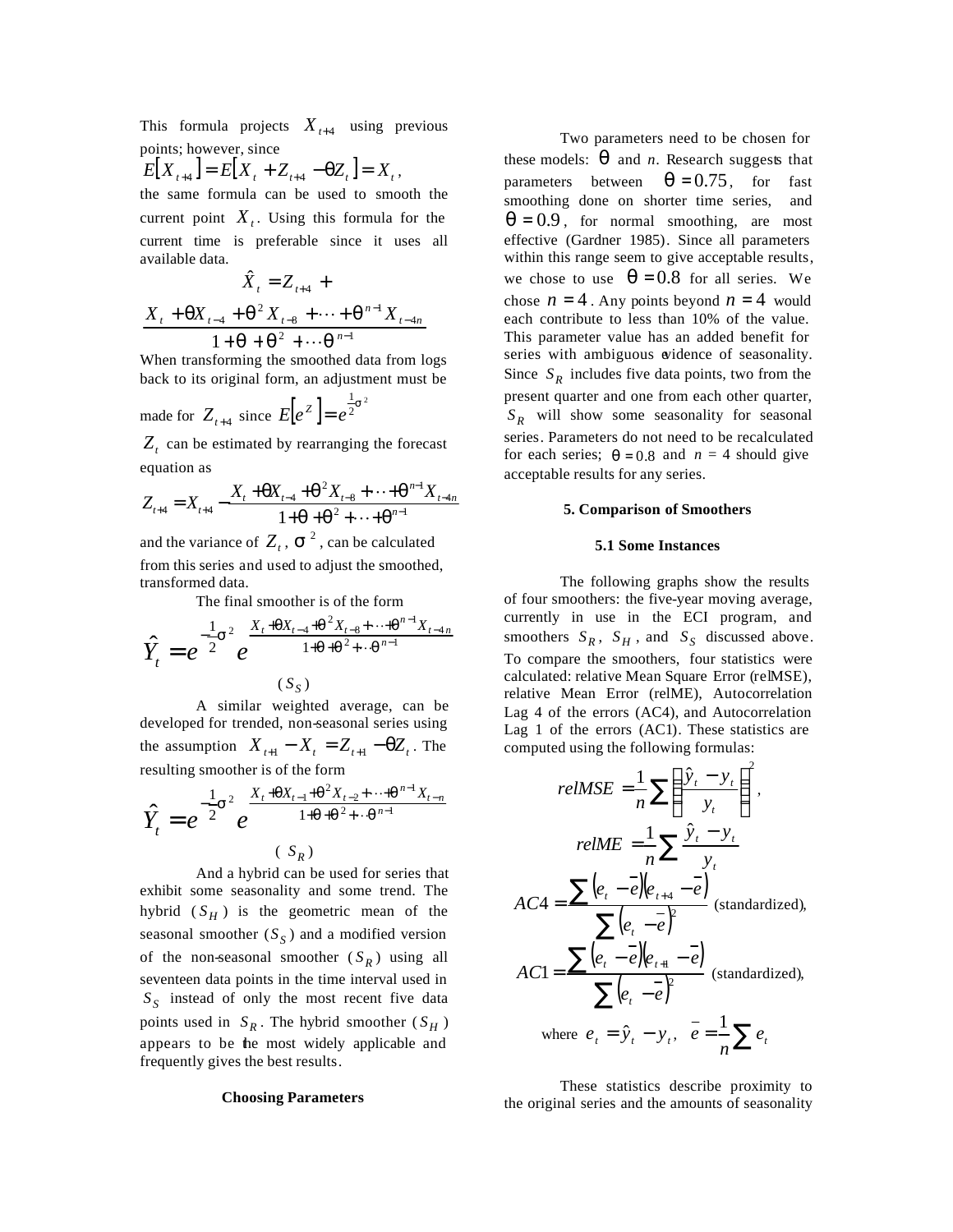and trend not included in the smoothed series. RelMSE and relME provide a measure of the proximity of the original and the smoothed series. AC4 and AC1 provide a measure of the amount of seasonality and trend left out of the smoothed series. Differences in AC4 or AC1 values for the errors of smoothers in a particular series indicate which smo others are more and less effective at including seasonality or trend. RelME can also be used to find the average change in confidence interval coverage. For example, if the original standard error estimate was correct, then  $\text{relME} + 1 = 0.78 = \frac{1.282}{\frac{1.282}{\cdots}}$ 

1.645 would indicate that the 90% CI (z=1.645) formed using the smoothed estimate would actually be an 80% CI (z=1.282) using the original estimate.

Figure 3: Standard Errors and Smoothed Standard Errors



Figure 3: Standard Errors and Smoothed Standard Errors of Wages Series 2: 'All Civilian Excluding Sales' illustrates how each smoother handles outliers. The five year moving average rises only slightly in the quarter with the outlier but remains inflated, noticeably higher than the original standard error estimates for the next several years.  $S_R$ ,  $S_H$ , and  $S_S$  all dampen the effect of the outlier in the quarter in which it occurs but are not greatly influenced by it in the following quarters.

Wages Series 2: All Civilian Excluding Sales

|        | $S_{R}$   | $S_H$     | $S_{\rm g}$ | 5YMA      |
|--------|-----------|-----------|-------------|-----------|
| relMSE | 0.08182   | 0.07354   | 0.07241     | 0.1618    |
| relME  | $-0.0640$ | $-0.0758$ | $-0.0827$   | 0.12970   |
| AC4    | 1.1230    | 0.6340    | 0.2963      | 0.9587    |
| AC1    | $-0.9209$ | $-0.1145$ | 0.4883      | $-0.1190$ |

For the Civilian Excluding Sales Series, the high values for AC4 indicate that  $S_R$  and 5YMA did not sufficiently capture seasonality. The two remaining smoothers,  $S_H$  and  $S_S$  are very similar in relMSE and relME which, if the original standard error estimate was correct, would correspond to about 86% CIs. There is a tradeoff between seasonality and trend in these two smoothers;  $S<sub>S</sub>$  captures more seasonality but less trend and  $S_H$  captures less seasonality but more trend. Both  $S_H$  and  $S_S$  appear to be appropriate smoothers for this series.

Figure 4: Standard Errors and Smoothed Standard Errors



Figure 4: Standard Errors and Smoothed Standard Errors of Wages Series 113: 'State and Local Government Elementary and Secondary Schools' shows how each smoother handles seasonality. In the five year moving average, seasonality is entirely smoothed out. The resulting smoothed values are in the middle of the data as a whole but are never near the original estimate at a specific point in time.  $S_R$ ,  $S_H$ , and  $S_S$  are better at capturing the magnitudes of the standard errors and, to increasing degrees, capture the strong seasonality present in this series. The exponential smoothers, particularly *<sup>S</sup> S* , are overall much closer to and better reflect the movements of the original estimates.

Wages Series 113: State and Local Government Elementary and Secondary Schools

|        | $S_R$     | $S_H$     | $S_{\rm g}$ | 5YMA      |
|--------|-----------|-----------|-------------|-----------|
| relMSE | 0.07577   | 0.03785   | 0.01677     | 0.2488    |
| relME  | 0.00218   | $-0.0150$ | $-0.0070$   | 0.2928    |
| AC4    | 2.205     | 1.507     | 0.1394      | 2.171     |
| AC1    | $-0.7091$ | $-0.4552$ | 0.4654      | $-0.5171$ |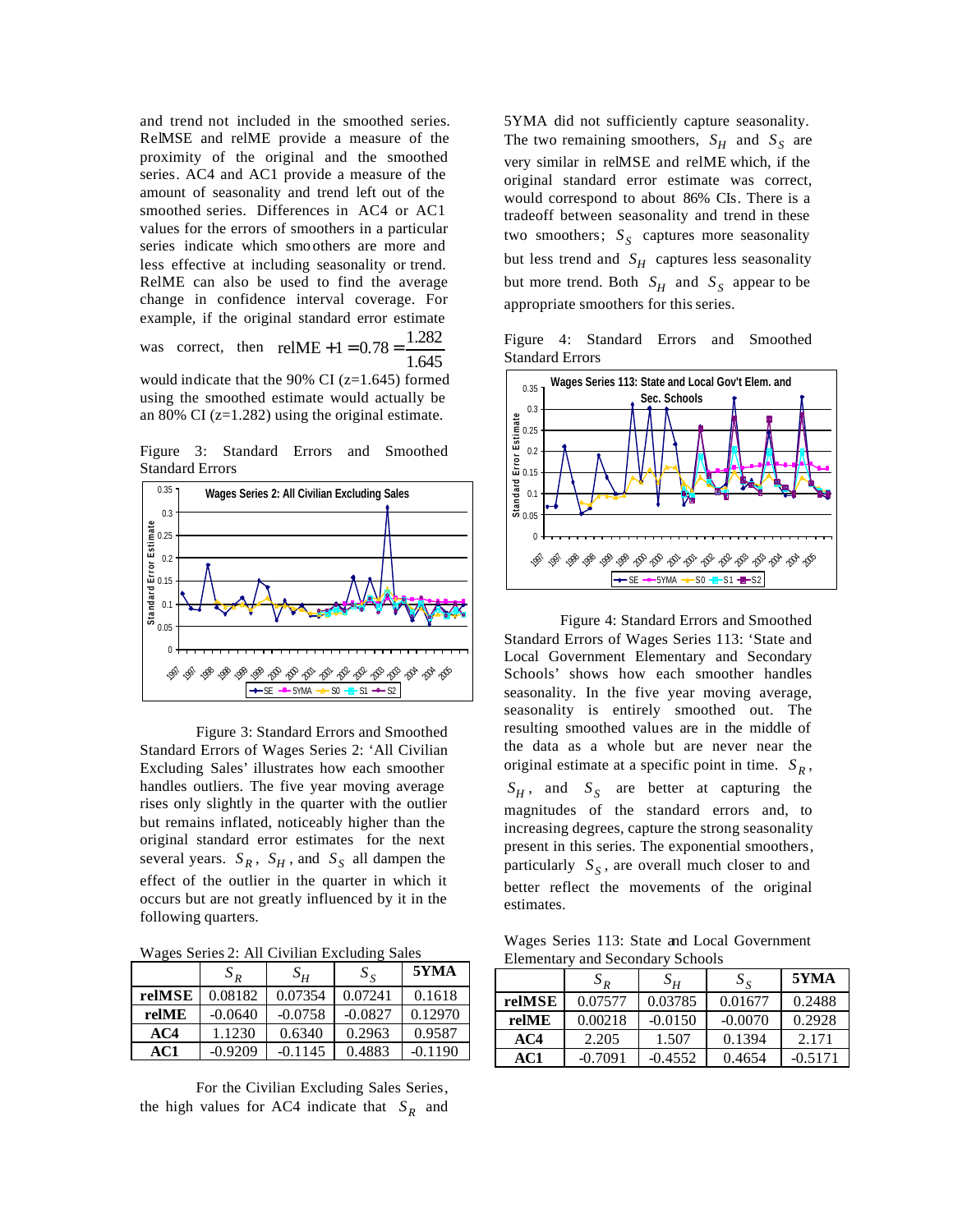For this series, trends in relMSE and AC4 clearly indicate  $S<sub>S</sub>$  as the optimal s moother for this series. RelMSE and AC4 values both decrease as the amount of seasonality included in the smoother increases. AC1 and relME values are all reasonably small, except for the relME of the five year moving average. Considering the seasonality apparent in this series, *<sup>S</sup> S* appears to be the only appropriate smoother for this series.

Figure 5: Standard Errors and Smoothed Standard Errors



Figure 5: Standard Errors and Smoothed Standard Errors of Benefits Series 32: 'Private Industry Service Occupations' shows how each smoother handles a decreasing trend. The five year moving average decreases steadily, clarifying the movement in the original estimates but the values are noticeably higher than the original estimates throughout the entire time period. The three exponential smoothers remain close in value to the original estimates. *<sup>S</sup> S* decreases jaggedly and tends to over-emphasize seasonal peaks.  $S_R$  decreases smoothly and steadily and tends to under-estimate seasonal peaks.  $S_H$  captures the correct magnitude for the seasonal peaks and overall, is remarkably close to the original estimates.

Benefits Series 32: Private Industry Service **Occupations** 

|        | $S_{R}$   | $S_H$     | $S_{\rm S}$ | 5YMA      |
|--------|-----------|-----------|-------------|-----------|
| relMSE | 0.1085    | 0.1249    | 0.1730      | 0.5676    |
| relME  | 0.0898    | 0.1717    | 0.2581      | 0.5662    |
| AC4    | 0.8957    | 0.4685    | 0.4472      | 1.089     |
| AC1    | $-0.3271$ | $-0.3724$ | $-0.5046$   | $-0.5393$ |

For this series, except for the five year moving average which is farthest from the original series, relMSE and relME are increasing with the amount of seasonality included in the smoothers. This is due to the fact that the seasonal smoothers use data from a longer time span. AC1 values are all reasonably small. The high values for AC4 for  $S_R$  and 5YMA indicate that these smoothers were less effective at capturing seasonality. There is a tradeoff between proximity and seasonality;  $S_R$  is closer to the original series but leaves out more seasonality, and  $S<sub>S</sub>$  is farther from the original series but includes more seasonality.  $S_H$  appears to be the best smoother for this series.

### **5.2 Overall Results**

All three smoothers are very easy to compute and perform far better than the 5YMA. In wages series, Ss is clearly the best smoother for about a tenth of the series and  $S_R$  seems to be the best smoother for about a tenth of the series but for most series, selecting a smoother requires making some tradeoffs between desirable traits.  $S_H$  is often good at capturing the desirable traits in both  $S_R$  and  $S_S$  and is an effective smoother for almost every wages series. In benefits series,  $S<sub>S</sub>$  is clearly the best smoother for about a quarter of the series,  $S_H$  is clearly the best smoother for about a tenth of the series. Of the remaining benefits series, most involve trade-offs between smoothers. *<sup>S</sup> S* is adequate for almost every benefits series and *<sup>R</sup> S* is almost always the worst smoother. Overall, using  $S_H$  for all wages series and  $S_S$  for all benefits series seems adequate.

Figure 6: Diagraph of Correlations between Wages Series Smoothed with *<sup>H</sup> S* shows the effects of the hybrid smoother on high correlation groups. Similar to figure 1, each oval, numbered 1 to 115, represents a series smoothed using the hybrid smoother and a connecting lines between ovals indicate that the correlation between those series is greater than 0.8. Notice that three of the four prominent groups increased in size and several of the smaller groups linked to form larger groups. After smoothing, several government series (pink) formerly not in any group were annexed into the government group, which suggests that some noise has been removed and underlying patterns are more visible. The changes in the excluding and nonexcluding sales series also suggest that noise has